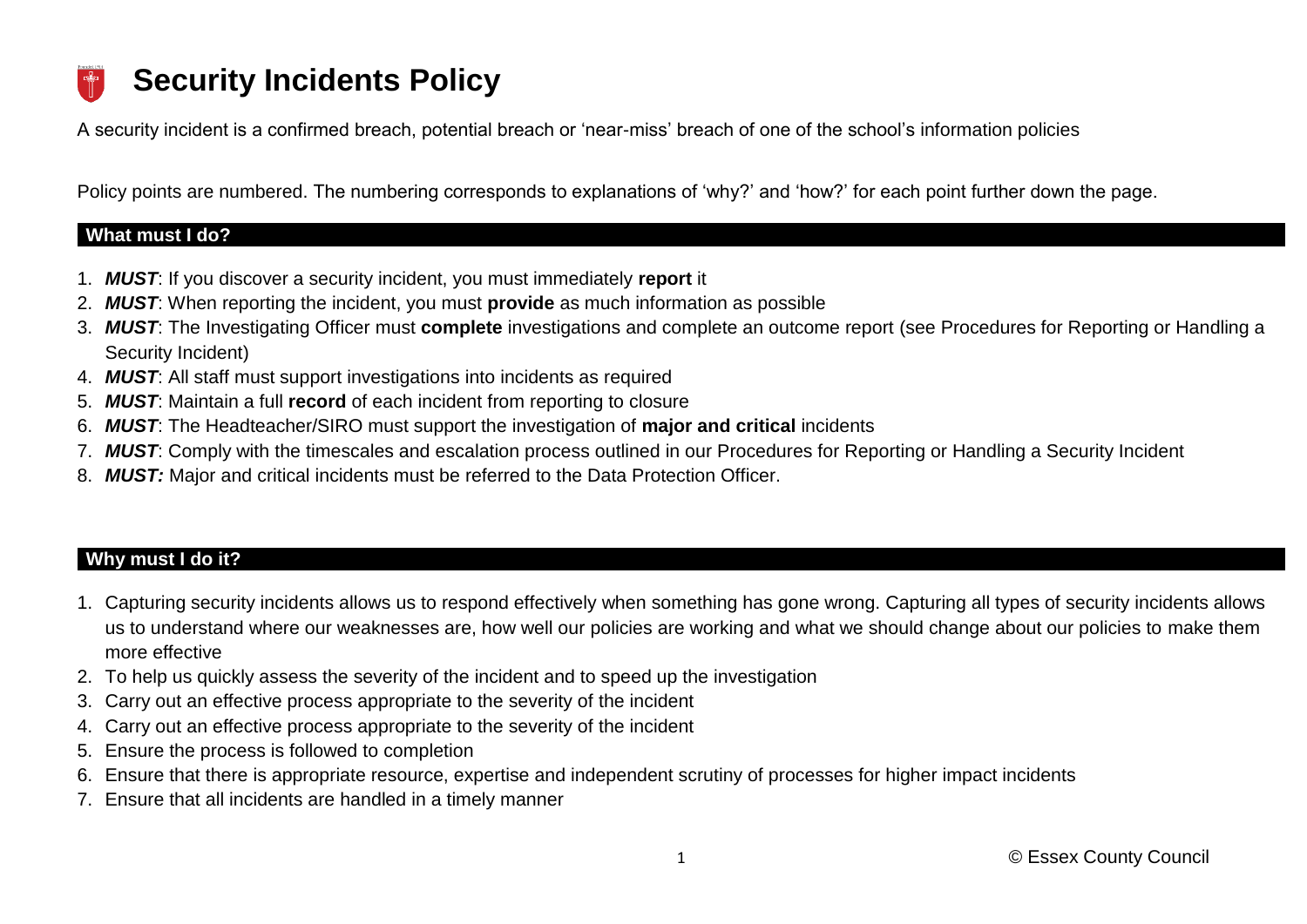8. Ensure that serious incidents are reviewed against the criteria for reporting to the regulator.

# **How must I do it?**

- 1. Please notify the school office. No action will be taken against any member of staff who reports a security incident about another member of staff in good faith. Identification of a reporting party who requests anonymity shall be protected as far as is feasible.
- 2. Include full details of the incident such as dates, names and any remedial action that has been taken.
- 3. Where appropriate, undertake the following:
	- a. Identify expected outcomes, stakeholders and any policies breached.
	- b. Speak to staff involved.
	- c. Record evidence and keep an audit trail of events and evidence supporting decisions taken
	- d. Get expert help
	- e. Escalate
	- f. Inform data subjects (service users, staff) where appropriate
	- g. Identify and manage risks of the incident
	- h. Commence disciplinary action, or record why not
	- i. Develop and implement a communications plan where appropriate
	- j. Put in place controls to prevent recurrence
	- k. Complete the Incident Outcome Report
- 4. Where appropriate, undertake the following:
	- a. Work with the SIRO to investigate major security incidents.
	- b. Assess the outcome to ensure the appropriate action has been taken.
	- c. Provide knowledge and advice, and carry out any recommended actions for major or critical incidents, where required.
- 5. Undertake the following:
	- a. Classify the Security Incident
	- b. Verify the details and oversee the investigation
	- c. Work with SIRO to investigate major security incidents.
	- d. Advise, support and intervene as appropriate
	- e. Review Incident Outcome Reports and close
- 6. For major and critical incidents:
	- a. Undertake the investigation (critical only)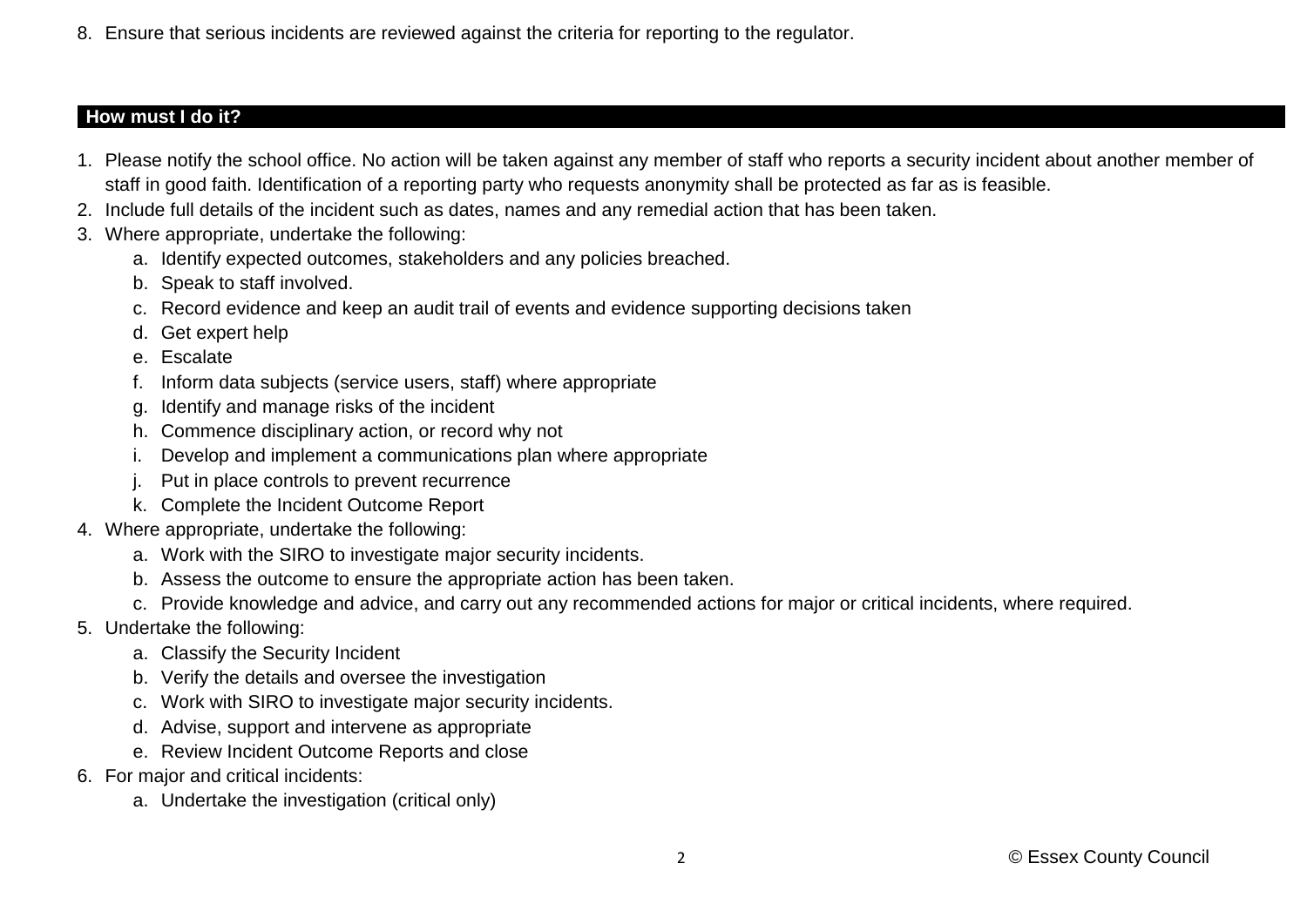- b. Work with SIRO (major only)
- c. Assess if it is necessary for the security incident to be reported to the ICO.
- d. Complete an outcome report and recommend remedial actions.
- 7. Follow the process outlined in the school's Procedures for Reporting or Handling a Security Incident

### **What if I need to do something against the policy?**

If you believe you have a valid business reason for an exception to these policy points, having read and understood the reasons why they are in place, please raise a formal request by contacting the school office.

If you believe the policy does not meet your business needs, you may raise this with your Information Champion who, if they agree with your suggestion, may propose a policy change.

| <b>Document Control</b> |               |  |  |  |
|-------------------------|---------------|--|--|--|
| Version:                |               |  |  |  |
| Date approved:          | February 2022 |  |  |  |
| Approved by:            | <b>LGB</b>    |  |  |  |
| Next review:            | February 2023 |  |  |  |

#### **References**

• Data Protection Act 2018

#### **Breach Statement**